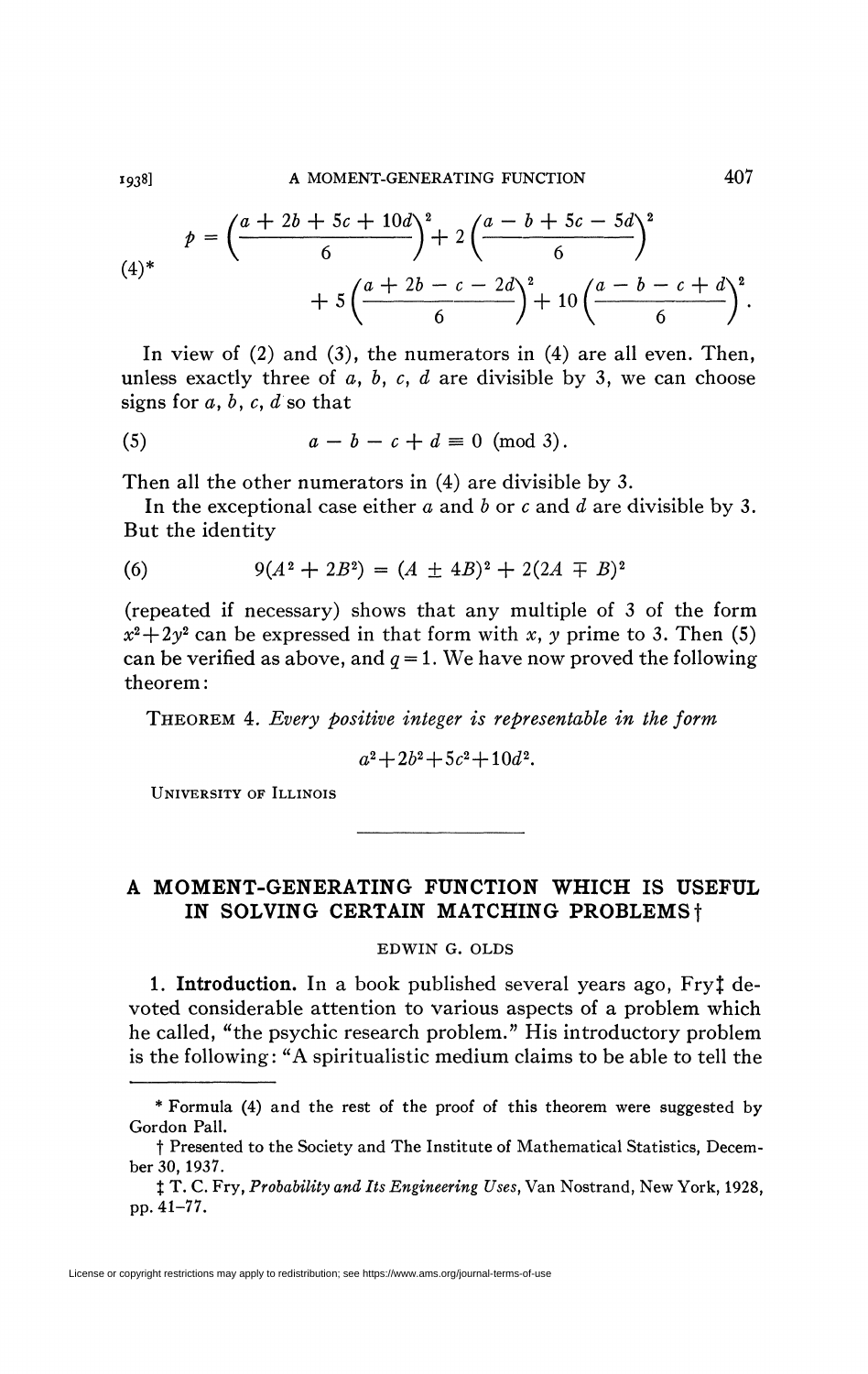color of a playing card without seeing it. In order to test her claims an experiment is conducted with four red and four black cards. These cards are thoroughly shuffled and placed face down on the table. The medium is told that there are four red and four black cards, but presumably knows nothing as to their arrangement. The experimenter picks up a card and, without either looking at it himself or showing it to the medium, asks its color. If she answers 'red,' he places it at one side of the table. If she answers 'black,' he places it on the other side of the table. This process is repeated until all cards are exhausted. If the medium does not have the ability which she claims to possess, what is the chance that there will be just one black card in the pile that should be red?"

Fry solves this problem by considering the number of chance orders of red and black which would match the order in which the medium calls the cards to the extent of producing exactly three red pairs. He also proposes and solves various other problems of this general type. A problem like Fry's, but concerned with tea-tasting, is thoroughly discussed by Fisher.\*

Chapman f in 1931, contributed the solutions of several problems related to the expected number of correct matchings if a deck of  $t$ different cards is placed in correspondence with a given target deck of the same kind. One of his results is the function

$$
p(s) = \frac{1}{s!} \left[ \frac{1}{0!} - \frac{1}{1!} + \frac{1}{2!} - \cdots + (-1)^{t-s} \frac{1}{(t-s)!} \right],
$$

which gives the probability of *s* correct matchings.

A more general problem has been considered by Greenwood. $\ddagger$  He considers matching a target deck containing *t* sets of identical cards, with  $s_i$  cards in the *i*th set,  $(i=1, 2, \dots, t)$ . For the case where the number of cards is the same for each set, he obtains the mean and variance of the distribution of the numbers of correct matchings as s and  $s^2(t-1)/(st-1)$ , respectively. The purpose of the present paper is to develop a moment-generating function and derive the first four moments for the theoretical distribution of numbers of correct match-

License or copyright restrictions may apply to redistribution; see https://www.ams.org/journal-terms-of-use

<sup>\*</sup> R. A. Fisher, *The Design of Experiments,* Oliver and Boyd, Edinburgh, 1935, chap. 2.

f D. W. Chapman, *The statistics of the method of correct matchings,* American Journal of Psychology, vol. 46 (1934), pp. 287-298.

<sup>|</sup> J. A. Greenwood, *Variance of a general matching problem,* Annals of Mathematical Statistics, vol. 9 (1938), pp. 56-59. See also M. S. Bartlett, *Properties of sufficiency and statistical tests,* Proceedings of the Royal Society, (A), vol. 160, pp. 268-282 (note especially the discussion of the  $l \times m$  contingency table, pp. 278-280).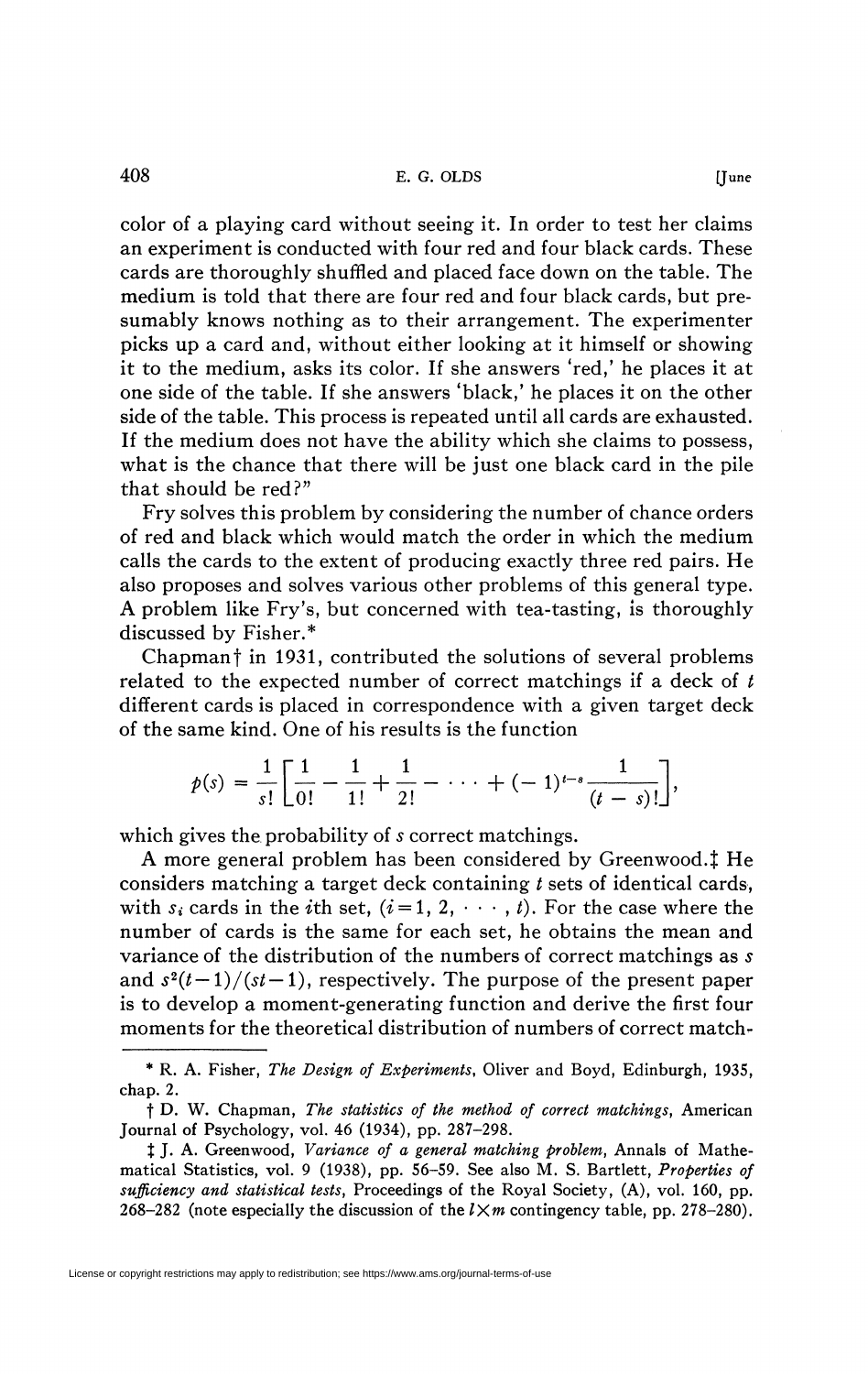ings for this case where the number of cards is the same for each set.\*

2. Discussion of Fry's problem. Before taking up the general case of  $t$  sets of  $s$  cards each, let us consider a solution of Fry's problem, which we quoted above.

Suppose the cards are tagged  $R_1$ ,  $R_2$ ,  $R_3$ ,  $R_4$ ,  $B_1$ ,  $B_2$ ,  $B_3$ ,  $B_4$ . Let us consider the order in which the medium calls the cards as constituting the order in which a target deck is laid out. When the deck used for matching is laid out in correspondence to the target deck, any of the cards of the matching deck may fall below any one of the cards of the target deck. This is illustrated in the array below, where the columns correspond to the cards of the target deck and the entries in

| $R_1   R_2   R_3   R_4   B_1   B_2   B_3   B_4$                                                        |  |                                                                                                                                                                                                                                                                                                                                                                                                              |  |  |
|--------------------------------------------------------------------------------------------------------|--|--------------------------------------------------------------------------------------------------------------------------------------------------------------------------------------------------------------------------------------------------------------------------------------------------------------------------------------------------------------------------------------------------------------|--|--|
| $R_1   R_1   R_1   R_1   R_1   R_1   R_1   R_1$                                                        |  |                                                                                                                                                                                                                                                                                                                                                                                                              |  |  |
| $R_{2} R_{2} R_{2} R_{2} R_{2} R_{2} R_{2} R_{2} R_{2}$                                                |  |                                                                                                                                                                                                                                                                                                                                                                                                              |  |  |
|                                                                                                        |  | $R_3   R_3   R_3   R_3   R_3   R_3   R_3   R_3$                                                                                                                                                                                                                                                                                                                                                              |  |  |
|                                                                                                        |  | $R_4   R_4   R_4   R_4   R_4   R_4   R_4   R_4$                                                                                                                                                                                                                                                                                                                                                              |  |  |
|                                                                                                        |  | $\left \,B_{1}\,\right \,B_{1}\left \,B_{1}\,\right \,B_{1}\left \,B_{1}\,\right \,B_{1}\left \,B_{1}\,\right \,B_{1}$                                                                                                                                                                                                                                                                                       |  |  |
|                                                                                                        |  | $\big  \begin{array}{c c c c c} B_2 & B_2 & B_2 & B_2 & B_2 & B_2 \ \end{array} \big  \begin{array}{c c c c} B_2 & B_2 & B_2 \ \end{array} \big  \begin{array}{c c c c} B_2 & B_2 & B_2 \ \end{array} \big  \begin{array}{c c c c} B_2 & B_2 & B_2 \ \end{array} \big  \begin{array}{c c c c} B_2 & B_2 & B_2 \ \end{array} \big  \begin{array}{c c c c} B_2 & B_2 & B_2 \ \end{array} \big  \begin{array}{$ |  |  |
| $\mid B_3 \mid B_3 \mid B_3 \mid B_3 \mid B_3 \mid B_3 \mid B_3 \mid B_3$                              |  |                                                                                                                                                                                                                                                                                                                                                                                                              |  |  |
| $\big  B_4 \big  \, B_4 \big  \, B_4 \big  \, B_4 \big  \, B_4 \big  \, B_4 \big  \, B_4 \big  \, B_4$ |  |                                                                                                                                                                                                                                                                                                                                                                                                              |  |  |

1938]

| $R_1$         | $R_{2}$                    | $R_3$         | $R_4$         | $B_1$                      | $B_{2}$                    | $B_3$            | $\boldsymbol{B_4}$         |
|---------------|----------------------------|---------------|---------------|----------------------------|----------------------------|------------------|----------------------------|
| $\mathcal{X}$ | $\mathcal{X}$              | $\mathcal{X}$ | $\mathcal X$  | 1                          | 1                          | 1                | 1                          |
| $\mathcal{X}$ | $\mathcal{X}$              | $\mathcal{X}$ | $\mathcal{X}$ | 1                          | 1                          | 1                | 1                          |
| $\mathcal X$  | $\boldsymbol{\mathcal{X}}$ | $\mathcal{X}$ | $\mathcal{X}$ | $\mathbf{1}$               | $\mathbf{1}$               | 1                | 1                          |
| $\mathcal X$  | $\mathcal{X}$              | $\mathcal X$  | $\mathcal X$  | $\mathbf{1}$               | $\mathbf{1}$               | $\mathbf{1}$     | 1                          |
| $\mathbf{1}$  | $\mathbf{1}$               | 1             | 1             | $\mathcal{X}$              | $\mathcal{X}$              | $\mathcal{X}$    | $\boldsymbol{\mathcal{X}}$ |
| 1             | $\mathbf{1}$               | 1             | 1             | $\mathcal{X}$              | $\mathcal{X}$              | $\boldsymbol{x}$ | $\boldsymbol{\mathcal{X}}$ |
| 1             | 1                          | 1             | $\mathbf{1}$  | $\mathcal{X}$              | $\mathcal{X}$              | $\mathcal{X}$    | $\mathcal{X}$              |
| $\mathbf{1}$  | 1                          | 1             | 1             | $\boldsymbol{\mathcal{X}}$ | $\boldsymbol{\mathcal{X}}$ | $\mathcal{X}$    | $\mathcal{X}$              |

Array I

Array II

the columns correspond to the cards of the matching deck. Now, whenever  $R_1$  appears in a column labeled  $R_1$ ,  $R_2$ ,  $R_3$ , or  $R_4$ , this represents a matched pair; and likewise other reds in the red columns and the blacks in the black columns represent matched pairs. In every such case let us replace the symbol by x, and in all other cases by 1. In this way we form the second array.

Now, if we make all possible choices of one element from each column of the first array, with no two from any row, we have all of the 8! orders in which the cards of the matching deck may appear. Let us suppose that one of these is  $R_1R_2B_1B_3R_4R_4B_2B_4$ . This corresponds to x, x, 1, 1, 1, 1, x, x in the second array, or, if we drop the

<sup>\*</sup> T. E. Sterne, The solution of a problem in probability, Science, vol. 86, pp. 500– 501, has calculated the first four moments for the case  $s = 5$ ,  $t = 5$ ; also note numerical results given by E. V. Huntington, Exact probabilities in certain card-matching problems, Science, vol. 86, pp. 499–500; and results given by C. E. Kellogg, New evidence(?) for extra-sensory perception, Scientific Monthly, vol. 45 (1937), pp. 331–341.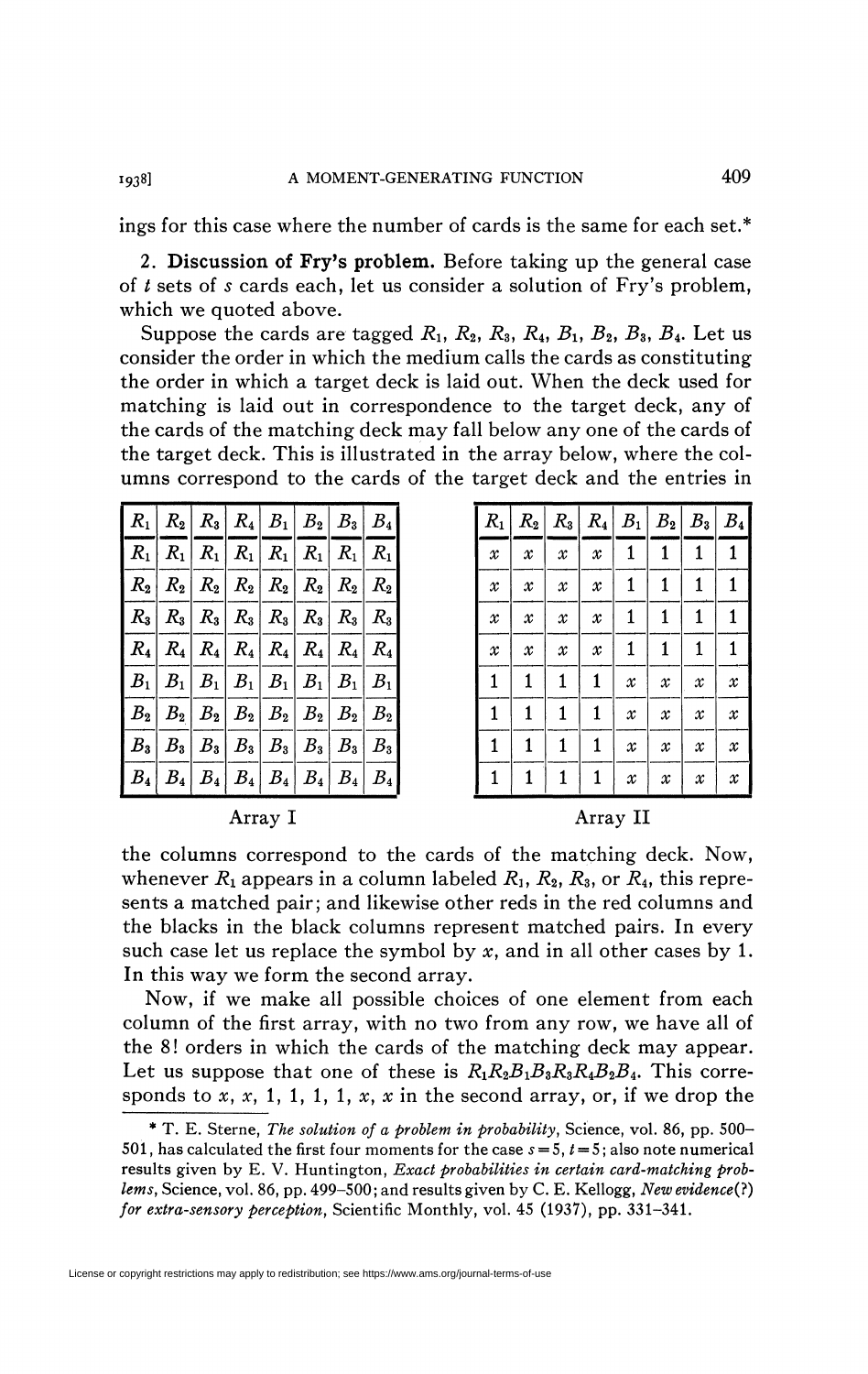commas and multiply, it corresponds to  $x^4$ , where the exponent indicates that we have exactly four matched pairs. Forming every possible product from the second array, using only one element from each column and no two from any row, we have 8! terms of various degrees. Collecting like powers we have

$$
\phi(x) = (4!)^2 x^8 + 16(4!)^2 x^6 + 36(4!)^2 x^4 + 16(4!)^2 x^2 + (4!)^2,
$$

which means that, of all the possible arrangements,  $(4!)^2$  produce eight matched pairs,  $16(4!)^2$  produce six matched pairs, for example. If we divide the coefficients by 8! we have the probabilities. Thus Fry's problem, which requires the probability for six matched pairs, has the answer  $16(4!)^2/8!$  or  $8/35$ .

If we denote by  $f(r)$  the frequency of r matched pairs, we may write the above polynomial in the form

$$
\phi(x) = \sum_{r=0}^8 f(r) x^r.
$$

Then, obviously,  $\phi(x)/8!$  is a generating function for factorial moments. Denoting the factorial moments by  $K$ , where

$$
K_i = \frac{\sum_{r=0}^{8} r^{(i)} f(r)}{8!},
$$
 if  $r^{(i)} = r(r-1) \cdots (r-i+1),$ 

we have

$$
K_0 = \phi(1)/8!, \ K_1 = \phi'(1)/8!, \ \cdots, \ K_i = \phi^{i}(1)/8!.
$$

The form of the function  $\phi(x)$  needs detailed consideration. This polynomial was obtained from the array of *x's* and l's by adding all the terms formed by choosing one element from each column but no two from any row. Such an array has been called a *permanent,\** and the symbol  $+$   $|$  + has been used for it. The properties of the permanent which will be useful in this paper are given in the next section.

3. **The permanent.** It is obvious that the permanent has properties analogous to those properties of the determinant which do not depend on the fact that the determinant vanishes when two rows (or two columns) are identical. For example, the permanent can be expanded in terms of minor permanents. Of particular importance is the fact that the derivative of a permanent in one variable is equal to the sum

<sup>\*</sup> T. Muir, revised by W. H. Metzler, *A Treatise on the Theory of Determinants,*  Muir, Albany, 1930, p. 19.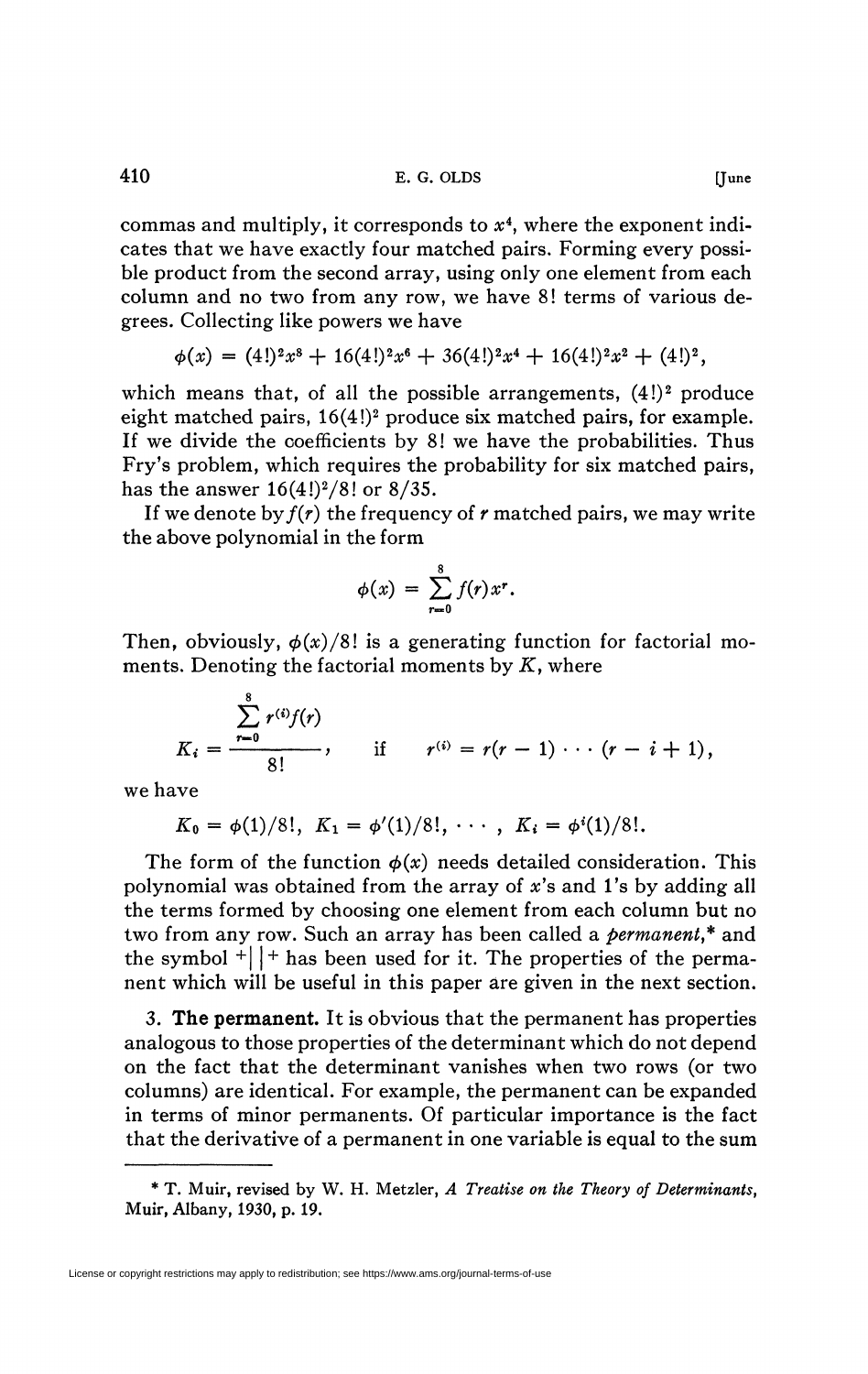of the permanents formed by replacing, one column at a time, the elements of each column by their derivatives.

4. Application of the permanent. As noted above, we may identify  $\phi(x)$  as a permanent, namely

|           |  |                            |             | $\begin{array}{ccccccccccccc} x & x & x & x & 1 & 1 & 1 & 1 \end{array}$                     |                                     |                            |                     |                     |                            |  |
|-----------|--|----------------------------|-------------|----------------------------------------------------------------------------------------------|-------------------------------------|----------------------------|---------------------|---------------------|----------------------------|--|
|           |  | $\boldsymbol{\mathcal{X}}$ |             | $x \quad x \quad x \quad 1 \quad 1 \quad 1 \quad 1$                                          |                                     |                            |                     |                     |                            |  |
|           |  | $\mathcal{X}$              |             | $x \quad x \quad x \quad 1 \quad 1 \quad 1 \quad 1$                                          |                                     |                            |                     |                     |                            |  |
|           |  | $\boldsymbol{\mathcal{X}}$ |             | $\begin{array}{ c cccccccc }\hline x&x&x&1&1&1&1\ \hline 1&1&1&x&x&x&x \ \hline \end{array}$ |                                     |                            |                     |                     |                            |  |
| $\phi(x)$ |  |                            |             |                                                                                              |                                     |                            |                     |                     |                            |  |
|           |  |                            | $1 \quad 1$ | $1 \quad 1 \quad x \quad x \quad x \quad x$                                                  |                                     |                            |                     |                     |                            |  |
|           |  | $\mathbf{1}$               |             | $\mathbf 1$                                                                                  | $1 \quad x \quad x \quad x \quad x$ |                            |                     |                     |                            |  |
|           |  |                            |             |                                                                                              | $\overline{1}$                      | $\boldsymbol{\mathcal{X}}$ | $\pmb{\mathcal{X}}$ | $\pmb{\mathcal{X}}$ | $\boldsymbol{\mathcal{X}}$ |  |

Obviously,  $\phi(1) = 8!$ . The first term of  $\phi'(x)$  is

|  |  |                                                             |  | $1 \quad x \quad x \quad x \quad 1 \quad 1 \quad 1 \quad 1 \  +$ |  |                                                                    |                                                     |  |                                             |  |
|--|--|-------------------------------------------------------------|--|------------------------------------------------------------------|--|--------------------------------------------------------------------|-----------------------------------------------------|--|---------------------------------------------|--|
|  |  |                                                             |  | $1 \times x \times x$ 1 1 1 1                                    |  |                                                                    |                                                     |  | $x \times x$ 1 1 1 1 $\rightarrow$          |  |
|  |  | $1 \quad x \quad x \quad x \quad 1 \quad 1 \quad 1 \quad 1$ |  |                                                                  |  | $\boldsymbol{\mathcal{X}}$                                         |                                                     |  | $x \quad x \quad 1 \quad 1 \quad 1 \quad 1$ |  |
|  |  |                                                             |  |                                                                  |  | $\boldsymbol{\mathcal{X}}$                                         | $x \quad x \quad 1 \quad 1 \quad 1 \quad 1$         |  |                                             |  |
|  |  | $1 \quad x \quad x \quad x \quad 1 \quad 1 \quad 1 \quad 1$ |  |                                                                  |  | $\begin{array}{ccccccccc}\n1 & 1 & 1 & x & x & x & x\n\end{array}$ |                                                     |  |                                             |  |
|  |  | $0$ 1 1 1 $x$ $x$ $x$ $x$                                   |  |                                                                  |  |                                                                    |                                                     |  |                                             |  |
|  |  | $0$ 1 1 1 $x$ $x$ $x$ $x$                                   |  |                                                                  |  |                                                                    | $1 \quad 1 \quad 1 \quad x \quad x \quad x$         |  |                                             |  |
|  |  |                                                             |  |                                                                  |  |                                                                    | $1 \quad 1 \quad 1 \quad x \quad x \quad x \quad x$ |  |                                             |  |
|  |  | $0$ 1 1 1 $x$ $x$ $x$ $x$                                   |  |                                                                  |  | $\begin{array}{ccccccccc}\n1 & 1 & 1 & x & x & x & x\n\end{array}$ |                                                     |  |                                             |  |
|  |  | $1 \quad 1 \quad 1 \quad x \quad x \quad x$                 |  | $\boldsymbol{\mathcal{X}}$                                       |  |                                                                    |                                                     |  |                                             |  |

and it is easy to see that each of the other seven terms is equivalent to this one. Therefore

$$
\phi'(x) = 4 \cdot 8 \cdot \begin{vmatrix} x & x & x & 1 & 1 & 1 & 1 \\ x & x & x & 1 & 1 & 1 & 1 \\ x & x & x & 1 & 1 & 1 & 1 \\ 1 & 1 & 1 & x & x & x & x \\ 1 & 1 & 1 & x & x & x & x \\ 1 & 1 & 1 & x & x & x & x \\ 1 & 1 & 1 & x & x & x & x \end{vmatrix}, \text{ and } \phi'(1) = 4 \cdot 8 \cdot 7! = 4 \cdot 8!.
$$

In the permanent above, one of the blocks of  $x$ 's has one less column and one less row than before. It is convenient, then, to denote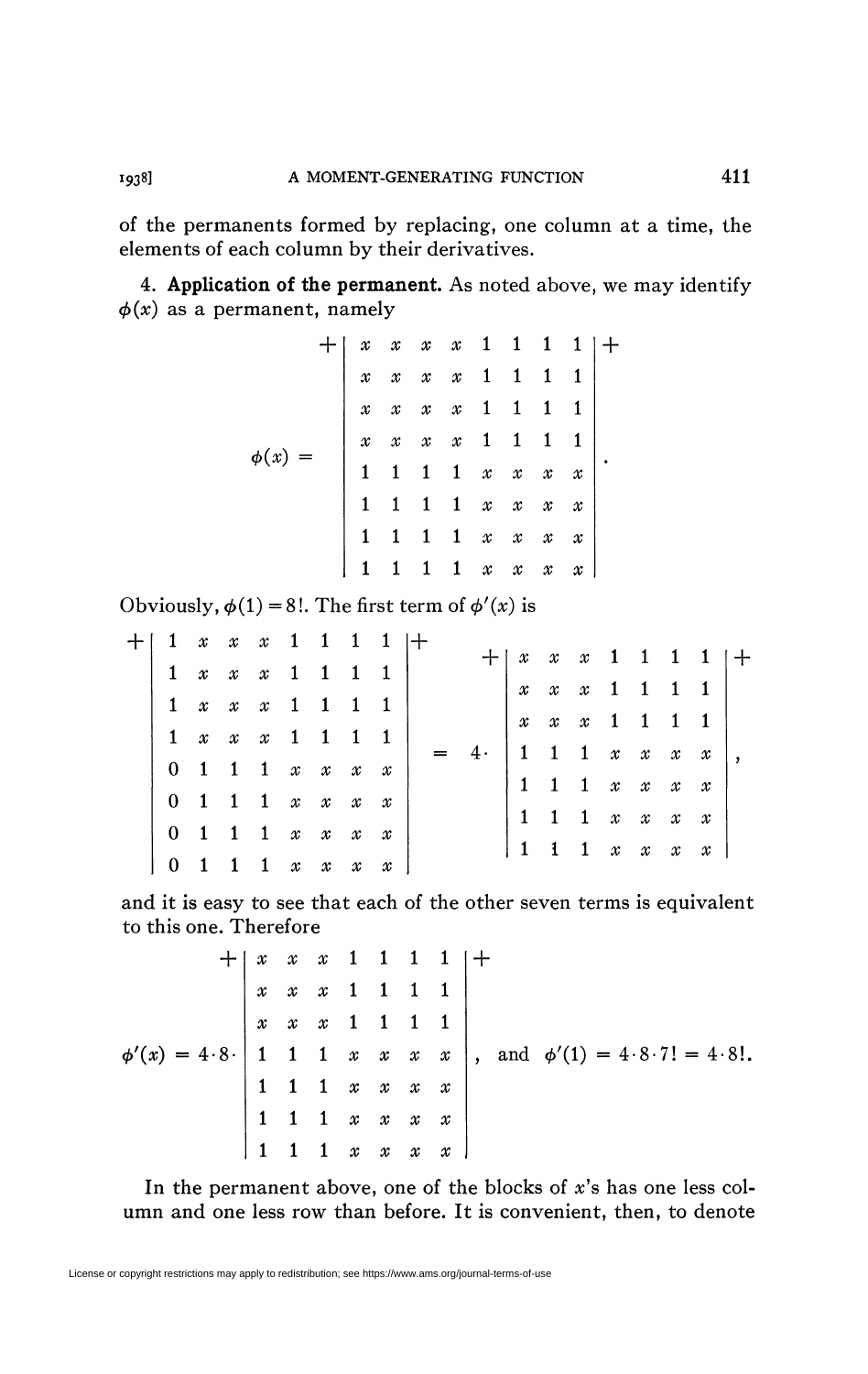this permanent by  $[1]$ . Using the same system, we will denote by [21] the permanent, where one block of *x's* is reduced by two rows and two columns and the other by one row and one column.

It can be readily verified that  $\phi''(x) = 4.8(3.3[2]+4.4[11])$  and  $\phi''(1) = 4.8(3^2+4^2) \cdot 6! = (4.5^2 \cdot 8!) / 7$ . The succeeding derivatives may be written in similar fashion.

Using these results, we may compute the factorial moments and, from them, the moments about the mean.

5. **The solution of the general problem.** For the general problem we have *t* groups (instead of 2) of s like cards each (instead of 4). The general method of obtaining the moment-generating function, and from it the moments, is the same as was used for the special case, except that the work becomes somewhat more intricate and arduous. In the general case the function  $\phi(x)$  is a permanent of *n* rows and *n* columns,  $(st = n)$ , and has *t* blocks of *s* x's each. Then

$$
\phi(x) = [0],
$$
  
\n
$$
\phi'(x) = s^2t[1],
$$
  
\n
$$
\phi''(x) = (s^{(2)})^2t[2] + s^4t^{(2)}[1^2],
$$
  
\n
$$
\phi'''(x) = (s^{(3)})^2t[3] + 3(s^{(2)}s)^2t^{(2)}[21] + s^6t^{(3)}[1^3],
$$
  
\n
$$
\phi^{iv}(x) = (s^{(4)})^2t[4] + 4(s^{(3)}s)^2t^{(2)}[31] + 3(s^{(2)})^4t^{(2)}[2^2] + 6(s^{(2)}s^2)^2t^{(3)}[21^2] + (s^4)^2t^{(4)}[1^4],
$$

and, in general,

$$
\phi^{m}(x) = \sum_{\alpha} C_{\alpha} \left\{ (s^{(p_1)})^{\pi_1} (s^{(p_2)})^{\pi_2} \cdots (s^{(p_{\nu})})^{\pi_{\nu}} \right\}^2 t^{(\rho_{\alpha})}, [\rho_1^{\pi_1} \rho_2^{\pi_2} \cdots \rho_{\nu}^{\pi_{\nu}}],
$$

where the notation is explained as follows :

- 1.  $p_i^{\pi i}$  indicates that  $p_i$  appears  $\pi_i$  times in the partition of m.
- *2.* The summation is to include all possible partitions of m.
- 3. For each term,  $\sum \pi_i = \rho_\alpha$ .

4. 
$$
C_{\alpha} = \frac{m!}{(p_1!)^{\pi_1}(p_2!)^{\pi_2} \cdots (p_{\nu}!)^{\pi_{\nu}} \pi_1! \pi_2! \cdots \pi_{\nu}!}
$$

The work of Dwyer,\* in a recent paper, proved to be of considerable assistance in obtaining a compact expression for the general derivative, as given above. It should be noted also that the numerical coefficients of the partitions which occur in our derivatives are given

<sup>\*</sup> P. S. Dwyer, *Moments of any rational integral isobaric sample moment J'unction*, Annals of Mathematical Statistics, vol. 8, pp. 21-65.